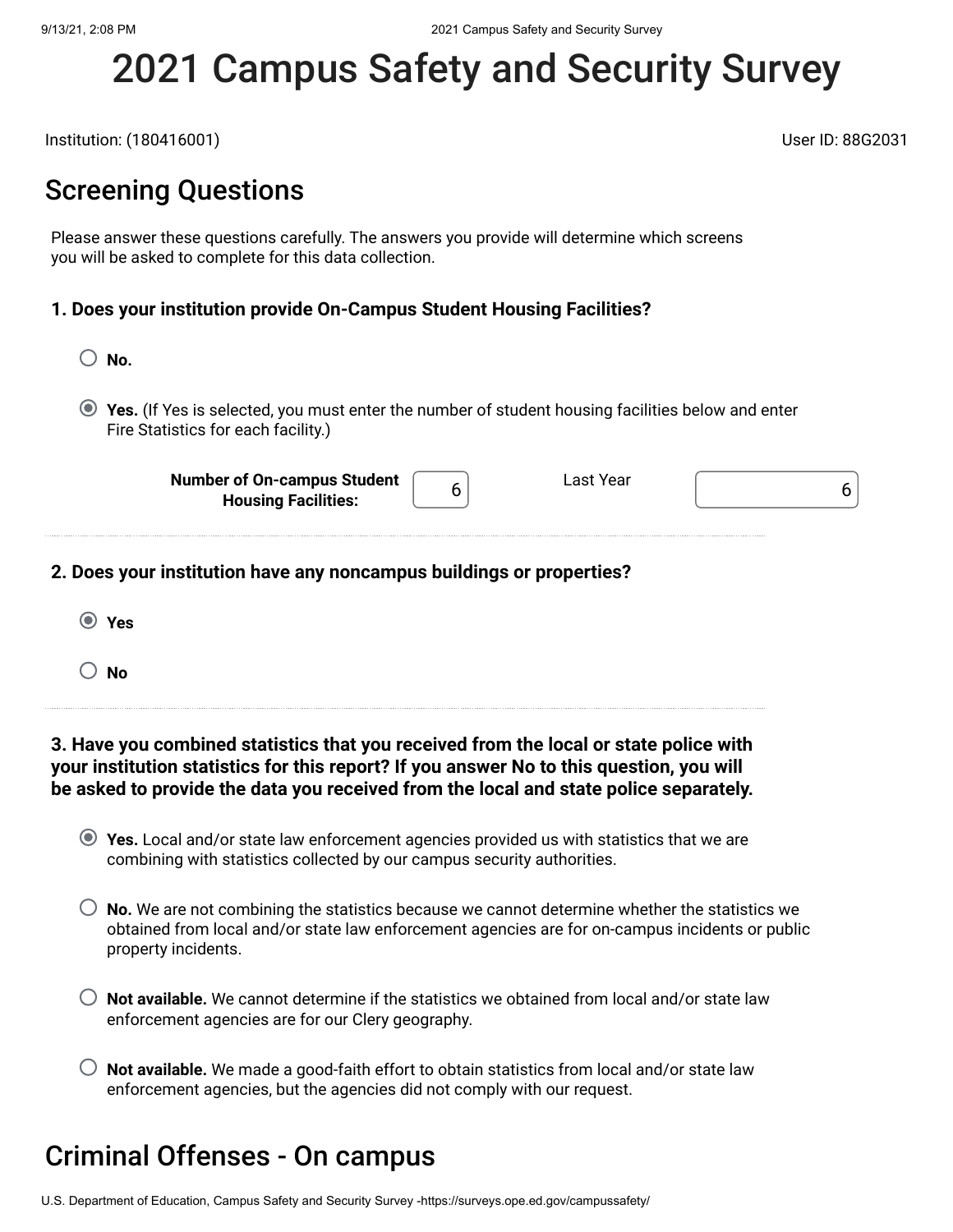For each of the following criminal offenses, enter the number reported to have occurred On Campus.

| Criminal offense                                                      | Total occurrences On campus |                  |                  |  |  |  |  |
|-----------------------------------------------------------------------|-----------------------------|------------------|------------------|--|--|--|--|
|                                                                       | 2018                        | 2019             | 2020             |  |  |  |  |
| a. Murder/Non-negligent manslaughter                                  | $\pmb{0}$                   | $\boldsymbol{0}$ | $\boldsymbol{0}$ |  |  |  |  |
| b. Manslaughter by Negligence                                         | $\pmb{0}$                   | $\pmb{0}$        | $\pmb{0}$        |  |  |  |  |
| c. Rape                                                               | $\pmb{0}$                   | $\pmb{0}$        | $\mathbf{2}$     |  |  |  |  |
| d. Fondling                                                           | $\pmb{0}$                   | $\pmb{0}$        | $\pmb{0}$        |  |  |  |  |
| e. Incest                                                             | $\pmb{0}$                   | $\boldsymbol{0}$ | $\pmb{0}$        |  |  |  |  |
| f. Statutory rape                                                     | $\pmb{0}$                   | $\pmb{0}$        | $1$ $\circ$      |  |  |  |  |
| g. Robbery                                                            | $\pmb{0}$                   | $\pmb{0}$        | $\pmb{0}$        |  |  |  |  |
| h. Aggravated assault                                                 | $\pmb{0}$                   | $\pmb{0}$        | $\pmb{0}$        |  |  |  |  |
| i. Burglary                                                           | 1                           | $\sqrt{3}$       | 1                |  |  |  |  |
| j. Motor vehicle theft<br>(Do not include theft from a motor vehicle) | $\mathbf{2}$                | 1                | $\mathbf{1}$     |  |  |  |  |
| k. Arson                                                              | $\pmb{0}$                   | $\boldsymbol{0}$ | $\boldsymbol{0}$ |  |  |  |  |

### **Caveat:**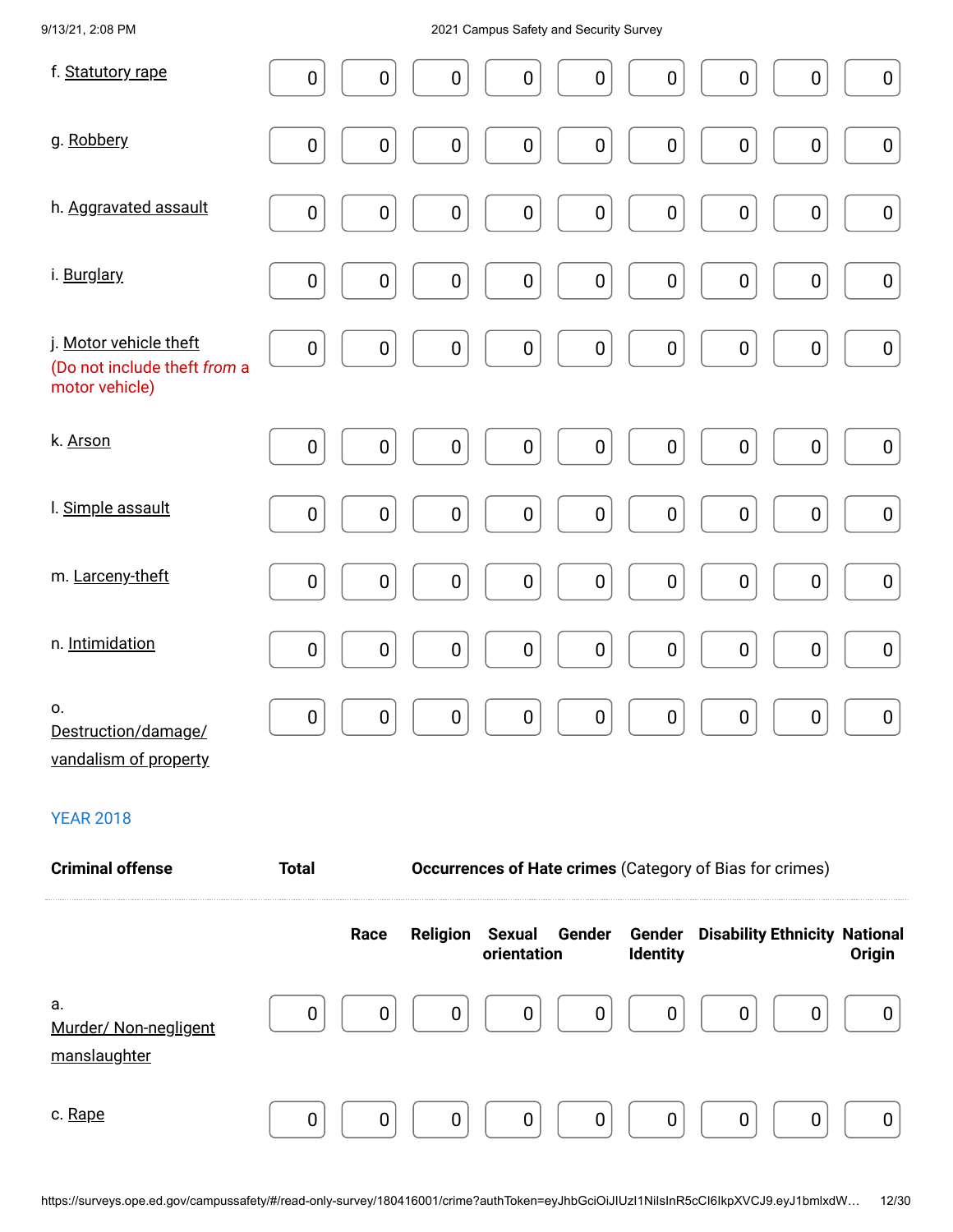| 9/13/21, 2:08 PM                                   | 2021 Campus Safety and Security Survey                                                                                                |
|----------------------------------------------------|---------------------------------------------------------------------------------------------------------------------------------------|
| d.Fondling                                         | $\pmb{0}$<br>$\pmb{0}$<br>$\pmb{0}$<br>0<br>$\pmb{0}$<br>$\boldsymbol{0}$<br>$\boldsymbol{0}$<br>$\boldsymbol{0}$<br>$\boldsymbol{0}$ |
| e. Incest                                          | $\pmb{0}$<br>$\pmb{0}$<br>$\pmb{0}$<br>$\pmb{0}$<br>$\pmb{0}$<br>$\pmb{0}$<br>$\pmb{0}$<br>$\pmb{0}$<br>$\pmb{0}$                     |
| f. Statutory rape                                  | $\pmb{0}$<br>$\pmb{0}$<br>$\pmb{0}$<br>$\pmb{0}$<br>$\pmb{0}$<br>$\pmb{0}$<br>$\pmb{0}$<br>0<br>$\pmb{0}$                             |
| g. Robbery                                         | $\pmb{0}$<br>$\pmb{0}$<br>$\pmb{0}$<br>$\pmb{0}$<br>$\pmb{0}$<br>$\pmb{0}$<br>$\pmb{0}$<br>$\boldsymbol{0}$<br>$\pmb{0}$              |
| h. Aggravated assault                              | $\pmb{0}$<br>$\pmb{0}$<br>$\pmb{0}$<br>$\pmb{0}$<br>$\pmb{0}$<br>$\pmb{0}$<br>0<br>$\pmb{0}$<br>$\pmb{0}$                             |
| i. Burglary                                        | $\pmb{0}$<br>$\pmb{0}$<br>$\pmb{0}$<br>$\pmb{0}$<br>$\pmb{0}$<br>$\pmb{0}$<br>$\pmb{0}$<br>$\pmb{0}$<br>$\pmb{0}$                     |
| j. Motor vehicle theft                             | $\pmb{0}$<br>$\pmb{0}$<br>$\pmb{0}$<br>$\pmb{0}$<br>$\pmb{0}$<br>$\pmb{0}$<br>$\pmb{0}$<br>$\pmb{0}$<br>$\pmb{0}$                     |
| k. Arson                                           | $\pmb{0}$<br>$\pmb{0}$<br>$\pmb{0}$<br>$\pmb{0}$<br>$\pmb{0}$<br>$\pmb{0}$<br>$\pmb{0}$<br>$\pmb{0}$<br>$\pmb{0}$                     |
| I. Simple assault                                  | $\pmb{0}$<br>$\pmb{0}$<br>$\pmb{0}$<br>$\pmb{0}$<br>$\pmb{0}$<br>0<br>$\pmb{0}$<br>$\pmb{0}$<br>$\pmb{0}$                             |
| m. Larceny-theft                                   | $\pmb{0}$<br>$\pmb{0}$<br>$\pmb{0}$<br>$\pmb{0}$<br>$\pmb{0}$<br>$\pmb{0}$<br>$\pmb{0}$<br>$\pmb{0}$<br>$\pmb{0}$                     |
| n. Intimidation                                    | 0<br>0<br>$\boldsymbol{0}$<br>$\pmb{0}$<br>$\mathbf 0$<br>0<br>$\boldsymbol{0}$<br>0<br>$\boldsymbol{0}$                              |
| О.<br>Destruction/damage/<br>vandalism of property | $\pmb{0}$<br>$\pmb{0}$<br>$\pmb{0}$<br>$\pmb{0}$<br>$\pmb{0}$<br>$\pmb{0}$<br>$\pmb{0}$<br>$\pmb{0}$<br>$\pmb{0}$                     |

### **Caveat:**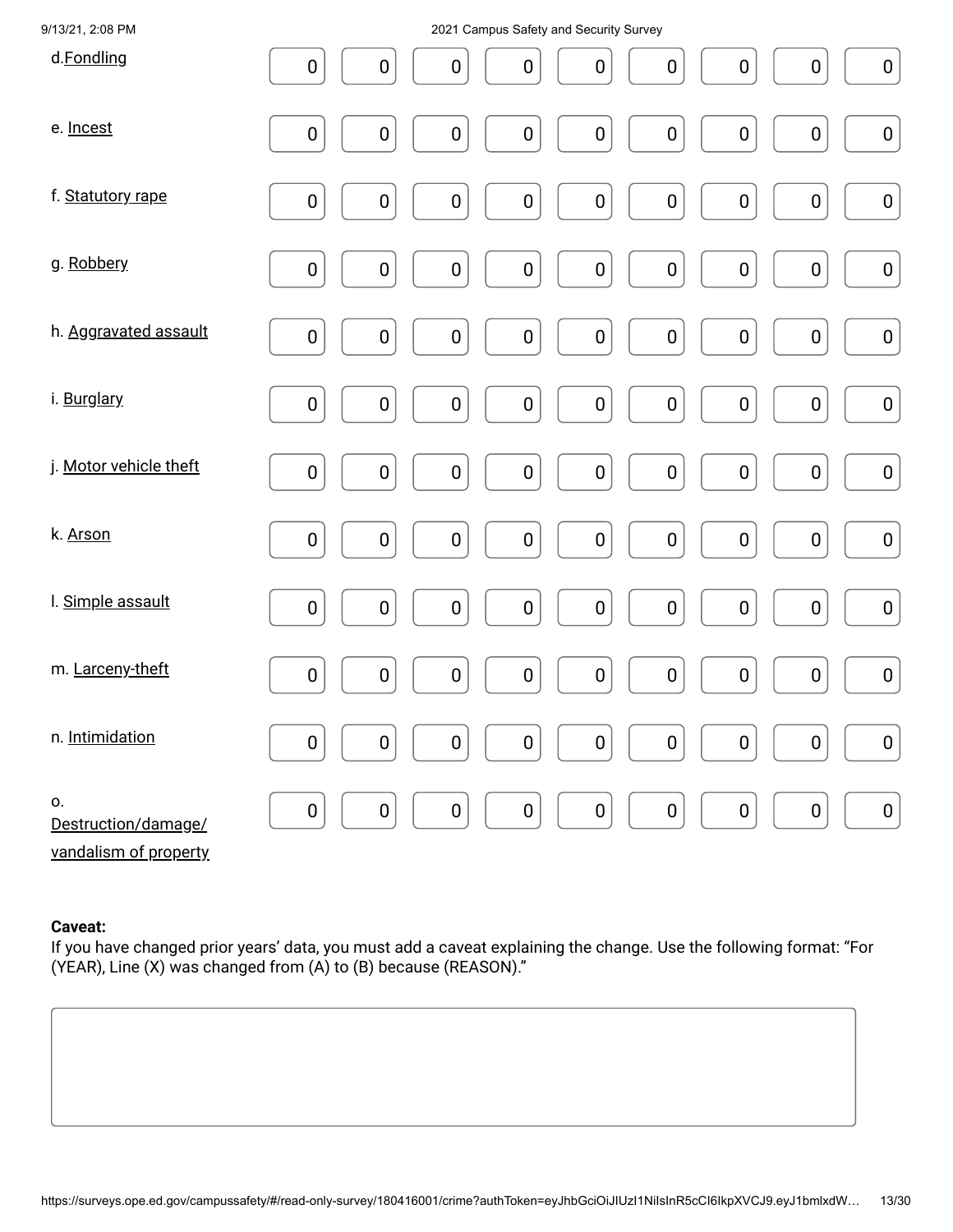# Hate Crimes - Noncampus

For the criminal offenses listed below, first enter the total number of <u>Hate Crimes</u> that were reported to have occurred in or on <u>Noncampus</u> buildings or property. Then break down each total by category of bias (e.g., race, religion).

#### YEAR 2020

| <b>Criminal offense</b>                                                  | <b>Total</b>     |                  | Occurrences of Hate crimes (Category of Bias for crimes) |                              |                  |                           |                  |                                      |                  |
|--------------------------------------------------------------------------|------------------|------------------|----------------------------------------------------------|------------------------------|------------------|---------------------------|------------------|--------------------------------------|------------------|
|                                                                          |                  | Race             | <b>Religion</b>                                          | <b>Sexual</b><br>orientation | Gender           | Gender<br><b>Identity</b> |                  | <b>Disability Ethnicity National</b> | origin           |
| a.<br>Murder/ Non-negligent<br>manslaughter                              | $\boldsymbol{0}$ | $\boldsymbol{0}$ | $\boldsymbol{0}$                                         | $\pmb{0}$                    | $\boldsymbol{0}$ | $\boldsymbol{0}$          | $\boldsymbol{0}$ | $\pmb{0}$                            | $\bf{0}$         |
| c. Rape                                                                  | $\pmb{0}$        | $\pmb{0}$        | $\pmb{0}$                                                | 0                            | $\boldsymbol{0}$ | $\pmb{0}$                 | $\pmb{0}$        | 0                                    | $\boldsymbol{0}$ |
| d. Fondling                                                              | $\boldsymbol{0}$ | $\boldsymbol{0}$ | $\pmb{0}$                                                | $\boldsymbol{0}$             | $\boldsymbol{0}$ | $\pmb{0}$                 | $\pmb{0}$        | $\boldsymbol{0}$                     | $\pmb{0}$        |
| e. Incest                                                                | $\boldsymbol{0}$ | $\pmb{0}$        | $\boldsymbol{0}$                                         | $\boldsymbol{0}$             | $\boldsymbol{0}$ | $\pmb{0}$                 | $\boldsymbol{0}$ | $\pmb{0}$                            | $\boldsymbol{0}$ |
| f. Statutory rape                                                        | $\pmb{0}$        | $\pmb{0}$        | $\pmb{0}$                                                | $\pmb{0}$                    | $\pmb{0}$        | $\pmb{0}$                 | $\bf{0}$         | $\pmb{0}$                            | $\boldsymbol{0}$ |
| g. Robbery                                                               | $\boldsymbol{0}$ | $\pmb{0}$        | $\pmb{0}$                                                | 0                            | $\pmb{0}$        | $\pmb{0}$                 | $\pmb{0}$        | 0                                    | $\boldsymbol{0}$ |
| h. Aggravated assault                                                    | $\pmb{0}$        | $\pmb{0}$        | $\pmb{0}$                                                | $\boldsymbol{0}$             | $\pmb{0}$        | $\pmb{0}$                 | $\pmb{0}$        | $\pmb{0}$                            | $\pmb{0}$        |
| i. Burglary                                                              | $\boldsymbol{0}$ | $\boldsymbol{0}$ | $\boldsymbol{0}$                                         | $\boldsymbol{0}$             | $\boldsymbol{0}$ | $\boldsymbol{0}$          | $\boldsymbol{0}$ | $\boldsymbol{0}$                     | $\boldsymbol{0}$ |
| j. Motor vehicle theft<br>(Do not include theft from a<br>motor vehicle) | $\pmb{0}$        | $\pmb{0}$        | $\mathbf 0$                                              | $\pmb{0}$                    | $\boldsymbol{0}$ | $\boldsymbol{0}$          | $\boldsymbol{0}$ | $\pmb{0}$                            | 0                |
| k. Arson                                                                 | $\pmb{0}$        | $\pmb{0}$        | $\pmb{0}$                                                | $\boldsymbol{0}$             | $\pmb{0}$        | $\pmb{0}$                 | $\boldsymbol{0}$ | $\boldsymbol{0}$                     | $\boldsymbol{0}$ |
| I. Simple assault                                                        | $\boldsymbol{0}$ | $\boldsymbol{0}$ | $\boldsymbol{0}$                                         | 0                            | $\boldsymbol{0}$ | $\boldsymbol{0}$          | $\boldsymbol{0}$ | $\boldsymbol{0}$                     | 0                |

https://surveys.ope.ed.gov/campussafety/#/read-only-survey/180416001/crime?authToken=eyJhbGciOiJIUzI1NiIsInR5cCI6IkpXVCJ9.eyJ1bmlxdW… 14/30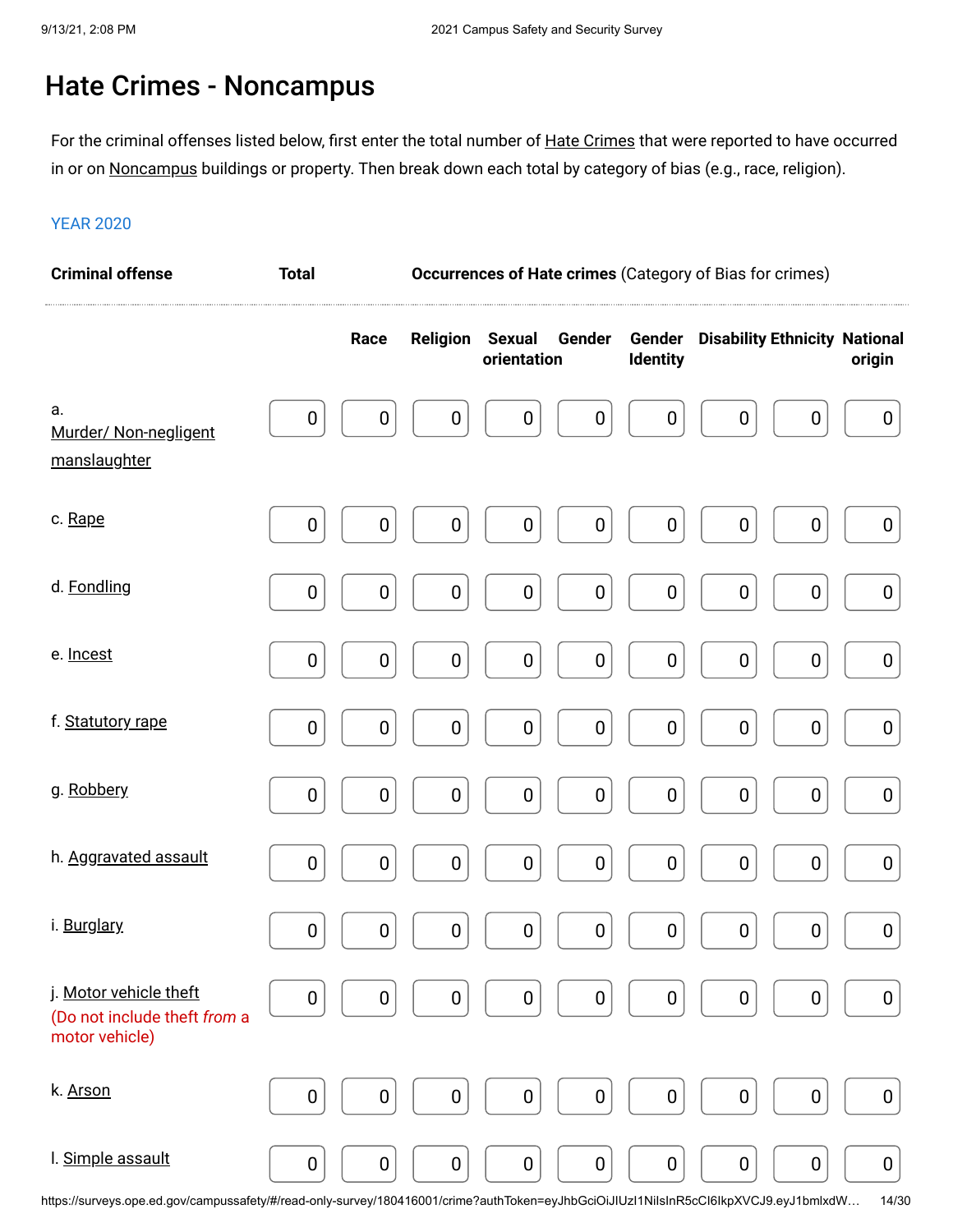| m. Larceny-theft          | 0<br>0<br>0<br>0<br>0<br>0<br>υ |
|---------------------------|---------------------------------|
| n. Intimidation           | 0<br>0<br>0<br>0<br>0<br>0      |
| 0.<br>Destruction/damage/ | 0<br>0<br>0<br>0<br>0<br>0      |

vandalism of property

| <b>Criminal offense</b>                                | <b>Total</b> |           | <b>Occurrences of Hate crimes (Category of Bias for crimes)</b> |                                        |                           |                                      |               |  |  |
|--------------------------------------------------------|--------------|-----------|-----------------------------------------------------------------|----------------------------------------|---------------------------|--------------------------------------|---------------|--|--|
|                                                        |              | Race      | Religion                                                        | <b>Sexual</b><br>Gender<br>orientation | Gender<br><b>Identity</b> | <b>Disability Ethnicity National</b> | <b>Origin</b> |  |  |
| a.<br>Murder/ Non-negligent<br>manslaughter            | $\pmb{0}$    | $\pmb{0}$ | $\boldsymbol{0}$                                                | $\pmb{0}$<br>$\boldsymbol{0}$          | $\pmb{0}$                 | $\pmb{0}$<br>$\boldsymbol{0}$        | $\pmb{0}$     |  |  |
| c. Rape                                                | $\pmb{0}$    | $\pmb{0}$ | $\pmb{0}$                                                       | $\pmb{0}$<br>$\pmb{0}$                 | $\pmb{0}$                 | $\pmb{0}$<br>$\pmb{0}$               | $\pmb{0}$     |  |  |
| d. Fondling                                            | $\pmb{0}$    | $\pmb{0}$ | $\pmb{0}$                                                       | $\pmb{0}$<br>$\pmb{0}$                 | $\pmb{0}$                 | $\pmb{0}$<br>$\pmb{0}$               | $\pmb{0}$     |  |  |
| e. Incest                                              | $\pmb{0}$    | $\pmb{0}$ | $\pmb{0}$                                                       | $\pmb{0}$<br>$\pmb{0}$                 | $\pmb{0}$                 | $\pmb{0}$<br>$\pmb{0}$               | $\bf{0}$      |  |  |
| f. Statutory rape                                      | $\pmb{0}$    | $\pmb{0}$ | $\pmb{0}$                                                       | $\pmb{0}$<br>$\pmb{0}$                 | $\pmb{0}$                 | $\pmb{0}$<br>$\pmb{0}$               | $\pmb{0}$     |  |  |
| g. Robbery                                             | $\pmb{0}$    | $\pmb{0}$ | $\pmb{0}$                                                       | $\pmb{0}$<br>$\pmb{0}$                 | $\pmb{0}$                 | $\pmb{0}$<br>$\pmb{0}$               | $\pmb{0}$     |  |  |
| h. Aggravated assault                                  | $\pmb{0}$    | $\pmb{0}$ | $\pmb{0}$                                                       | $\pmb{0}$<br>$\pmb{0}$                 | $\pmb{0}$                 | $\pmb{0}$<br>$\pmb{0}$               | $\pmb{0}$     |  |  |
| i. Burglary                                            | $\pmb{0}$    | $\pmb{0}$ | $\pmb{0}$                                                       | $\pmb{0}$<br>$\pmb{0}$                 | $\pmb{0}$                 | $\pmb{0}$<br>$\pmb{0}$               | $\pmb{0}$     |  |  |
| j. Motor vehicle theft<br>(Do not include theft from a | $\mathbf 0$  | $\pmb{0}$ | $\pmb{0}$                                                       | $\pmb{0}$<br>$\pmb{0}$                 | $\pmb{0}$                 | $\pmb{0}$<br>$\pmb{0}$               | $\mathbf 0$   |  |  |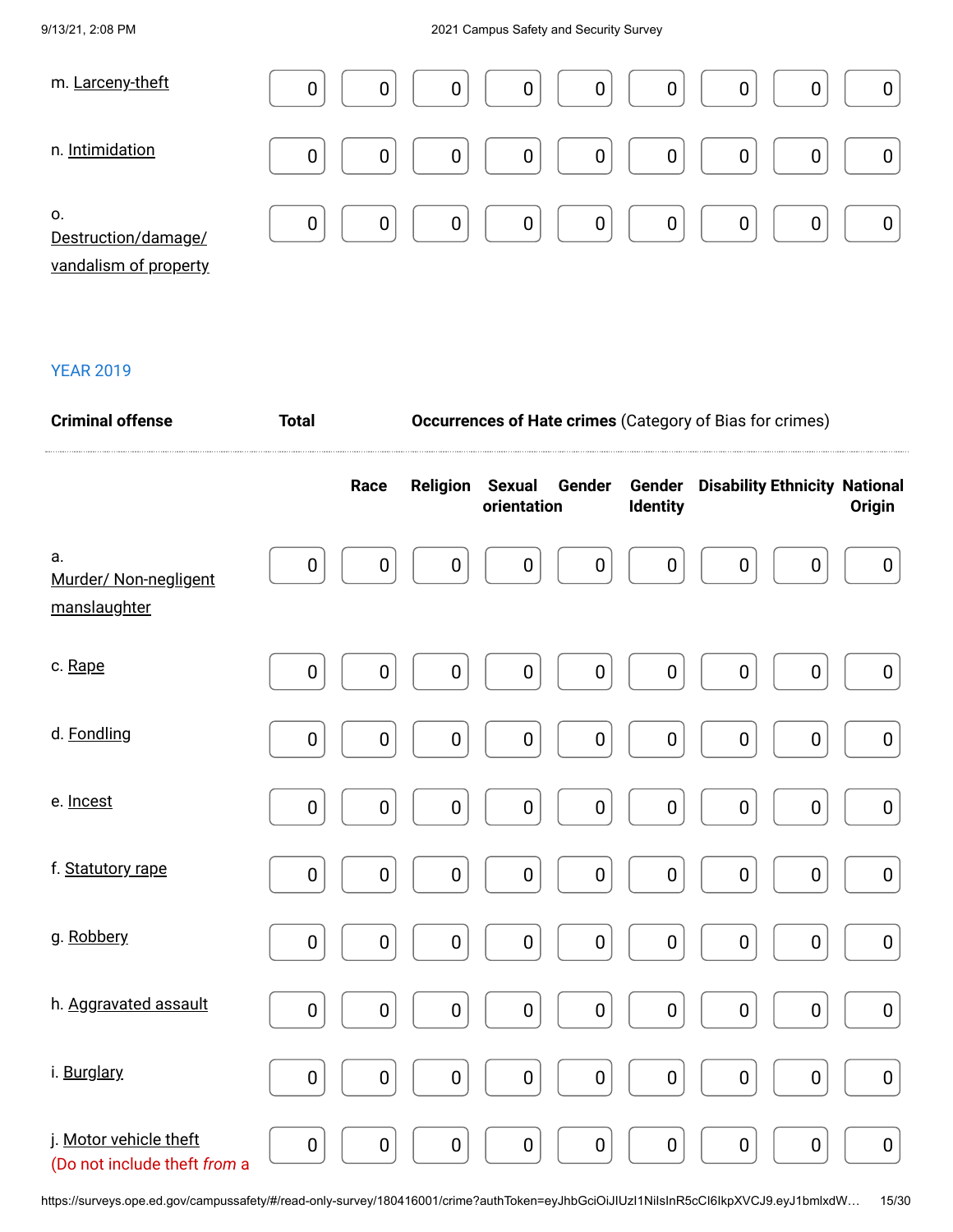### motor vehicle)

| k. Arson                                           | $\boldsymbol{0}$<br>$\boldsymbol{0}$<br>$\boldsymbol{0}$<br>$\boldsymbol{0}$<br>0<br>$\boldsymbol{0}$<br>0                     | $\boldsymbol{0}$<br>0                |
|----------------------------------------------------|--------------------------------------------------------------------------------------------------------------------------------|--------------------------------------|
| I. Simple assault                                  | $\boldsymbol{0}$<br>$\boldsymbol{0}$<br>$\boldsymbol{0}$<br>0<br>$\boldsymbol{0}$<br>$\boldsymbol{0}$<br>$\boldsymbol{0}$      | $\boldsymbol{0}$<br>$\boldsymbol{0}$ |
| m. Larceny-theft                                   | $\mathbf 0$<br>$\boldsymbol{0}$<br>$\boldsymbol{0}$<br>$\mathbf 0$<br>$\mathbf 0$<br>$\mathbf 0$<br>$\boldsymbol{0}$           | $\boldsymbol{0}$<br>$\boldsymbol{0}$ |
| n. Intimidation                                    | $\boldsymbol{0}$<br>$\mathbf 0$<br>$\mathbf 0$<br>$\boldsymbol{0}$<br>$\mathbf 0$<br>$\mathbf 0$<br>$\mathbf 0$                | $\pmb{0}$<br>$\boldsymbol{0}$        |
| 0.<br>Destruction/damage/<br>vandalism of property | $\boldsymbol{0}$<br>$\boldsymbol{0}$<br>$\boldsymbol{0}$<br>$\mathbf 0$<br>$\mathbf 0$<br>$\boldsymbol{0}$<br>$\boldsymbol{0}$ | $\pmb{0}$<br>$\boldsymbol{0}$        |

| <b>Criminal offense</b>                     | <b>Total</b> |  | Occurrences of Hate crimes (Category of Bias for crimes) |                       |        |                           |                                      |  |        |  |
|---------------------------------------------|--------------|--|----------------------------------------------------------|-----------------------|--------|---------------------------|--------------------------------------|--|--------|--|
|                                             | Race         |  | <b>Religion</b>                                          | Sexual<br>orientation | Gender | Gender<br><b>Identity</b> | <b>Disability Ethnicity National</b> |  | Origin |  |
| a.<br>Murder/ Non-negligent<br>manslaughter |              |  |                                                          |                       |        |                           |                                      |  |        |  |
| c. Rape                                     |              |  |                                                          |                       |        |                           |                                      |  |        |  |
| d. Fondling                                 |              |  |                                                          |                       |        |                           |                                      |  |        |  |
| e. Incest                                   |              |  |                                                          |                       |        |                           |                                      |  |        |  |
| f. Statutory rape                           |              |  |                                                          |                       |        |                           |                                      |  |        |  |
| g. Robbery                                  |              |  |                                                          |                       |        |                           |                                      |  |        |  |
| h. Aggravated assault                       |              |  |                                                          |                       |        |                           |                                      |  |        |  |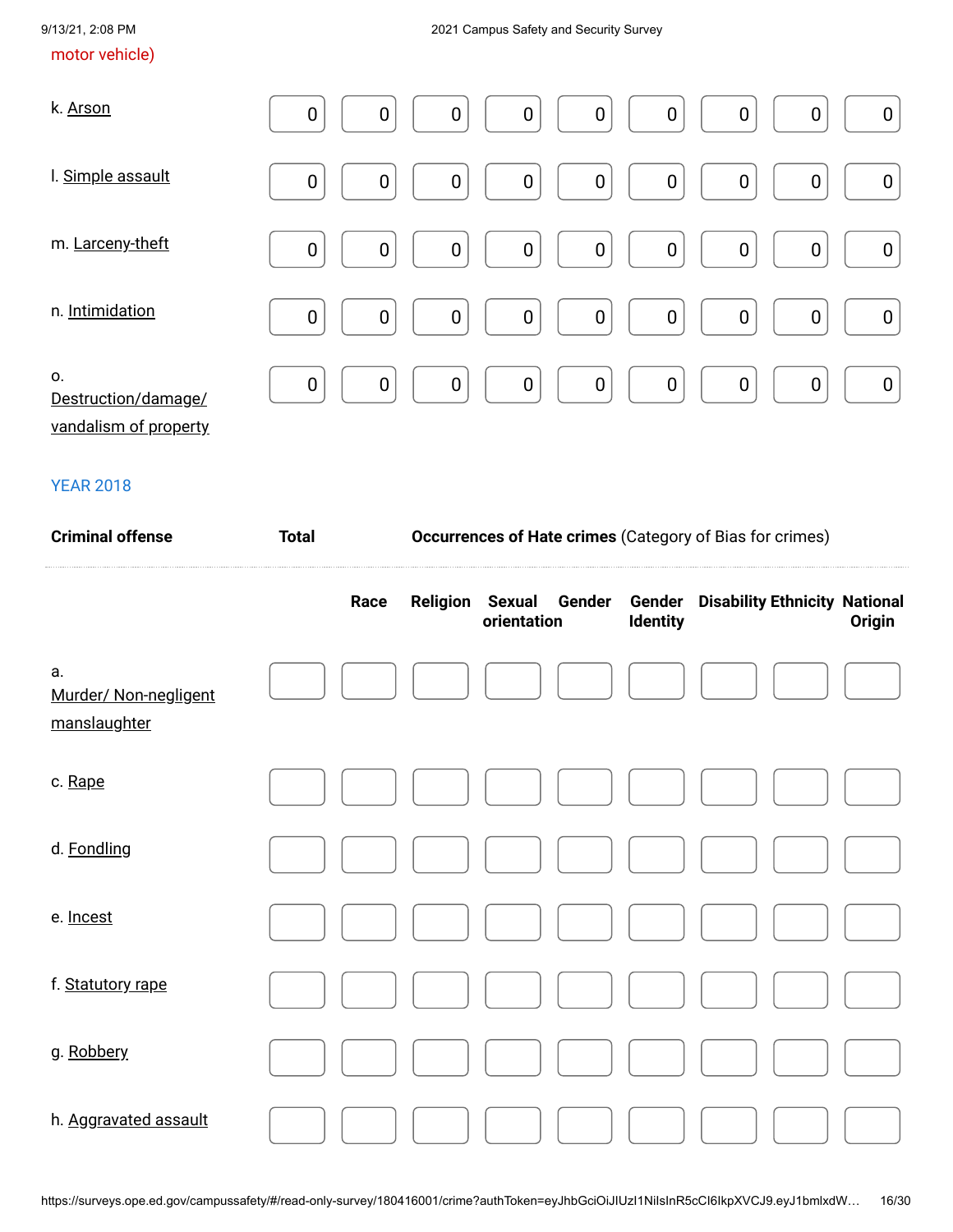| 9/13/21, 2:08 PM                                   | 2021 Campus Safety and Security Survey |
|----------------------------------------------------|----------------------------------------|
| i. Burglary                                        |                                        |
| j. Motor vehicle theft                             |                                        |
| k. Arson                                           |                                        |
| I. Simple assault                                  |                                        |
| m. Larceny-theft                                   |                                        |
| n. Intimidation                                    |                                        |
| О.<br>Destruction/damage/<br>vandalism of property |                                        |

#### **Caveat:**

If you have changed prior years' data, you must add a caveat explaining the change. Use the following format: "For (YEAR), Line (X) was changed from (A) to (B) because (REASON)."

# Hate Crimes - Public Property

For the criminal offenses listed below, first enter the total number of <u>Hate Crimes</u> that were reported to have occurred on <u>Public Property</u>. Then break down each total by category of bias (e.g., race, religion).

| <b>Criminal offense</b> | Total |      | <b>Occurrences of Hate crimes (Category of Bias for crimes)</b> |             |  |                 |                                                    |        |
|-------------------------|-------|------|-----------------------------------------------------------------|-------------|--|-----------------|----------------------------------------------------|--------|
|                         |       | Race | Religion                                                        | orientation |  | <b>Identity</b> | Sexual Gender Gender Disability Ethnicity National | Origin |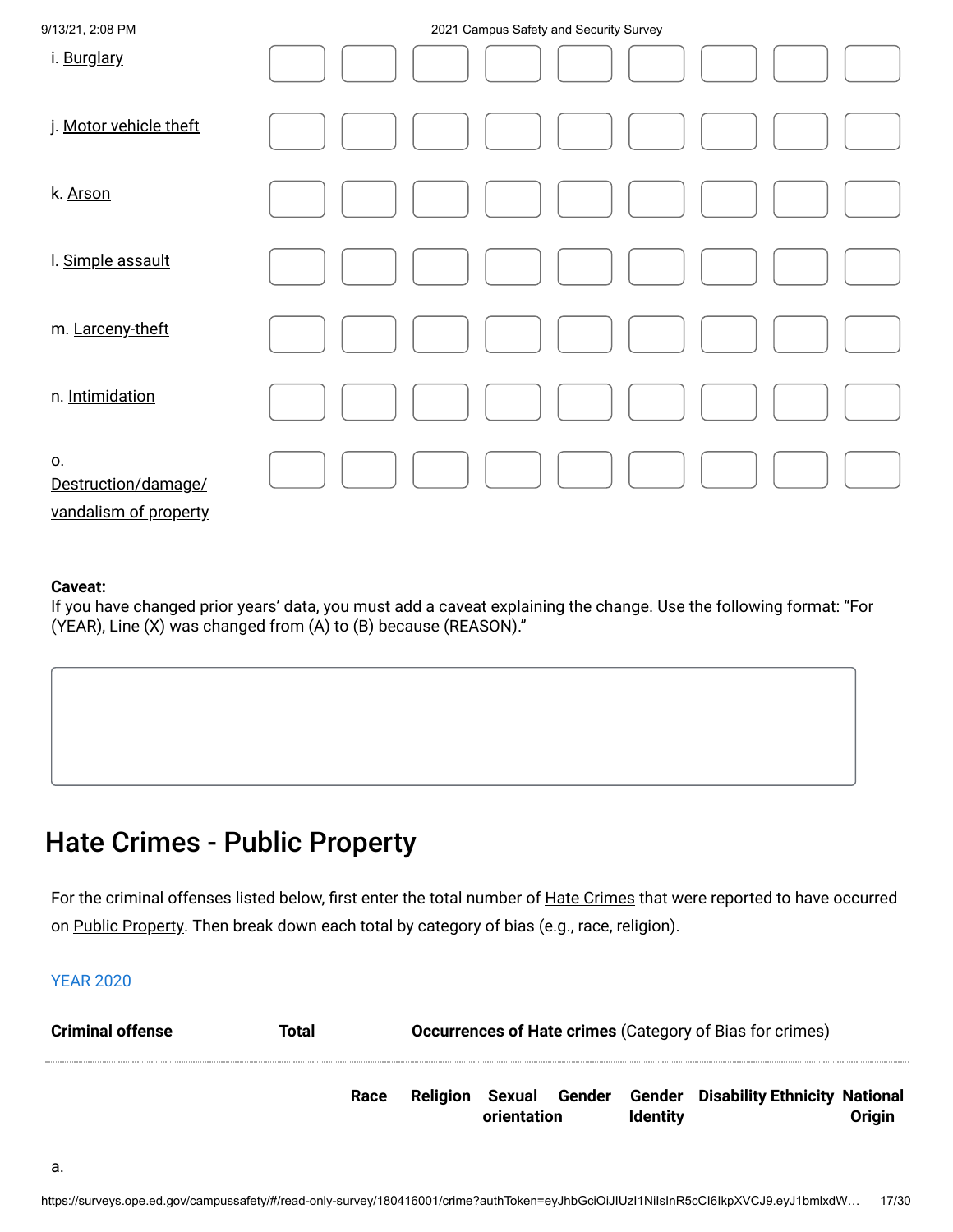| 9/13/21, 2:08 PM                                                         | 2021 Campus Safety and Security Survey                                                                            |
|--------------------------------------------------------------------------|-------------------------------------------------------------------------------------------------------------------|
| Murder/ Non-negligent<br>manslaughter                                    | $\pmb{0}$<br>$\pmb{0}$<br>0<br>$\pmb{0}$<br>$\pmb{0}$<br>$\pmb{0}$<br>$\pmb{0}$<br>$\pmb{0}$<br>$\pmb{0}$         |
| c. Rape                                                                  | $\pmb{0}$<br>$\pmb{0}$<br>$\pmb{0}$<br>$\pmb{0}$<br>$\pmb{0}$<br>$\pmb{0}$<br>$\pmb{0}$<br>$\pmb{0}$<br>$\pmb{0}$ |
| d. Fondling                                                              | $\pmb{0}$<br>$\pmb{0}$<br>$\pmb{0}$<br>$\pmb{0}$<br>$\pmb{0}$<br>$\pmb{0}$<br>$\pmb{0}$<br>${\bf 0}$<br>$\pmb{0}$ |
| e. Incest                                                                | $\pmb{0}$<br>$\pmb{0}$<br>$\pmb{0}$<br>$\pmb{0}$<br>$\pmb{0}$<br>$\pmb{0}$<br>$\pmb{0}$<br>$\pmb{0}$<br>$\pmb{0}$ |
| f. Statutory rape                                                        | $\pmb{0}$<br>$\pmb{0}$<br>$\pmb{0}$<br>$\pmb{0}$<br>$\pmb{0}$<br>$\pmb{0}$<br>$\pmb{0}$<br>$\pmb{0}$<br>$\pmb{0}$ |
| g. Robbery                                                               | $\pmb{0}$<br>${\bf 0}$<br>$\pmb{0}$<br>$\pmb{0}$<br>$\pmb{0}$<br>$\pmb{0}$<br>$\pmb{0}$<br>$\pmb{0}$<br>$\pmb{0}$ |
| h. Aggravated assault                                                    | $\pmb{0}$<br>$\pmb{0}$<br>${\bf 0}$<br>$\pmb{0}$<br>$\pmb{0}$<br>$\pmb{0}$<br>$\pmb{0}$<br>$\pmb{0}$<br>$\pmb{0}$ |
| i. Burglary                                                              | $\pmb{0}$<br>$\pmb{0}$<br>$\pmb{0}$<br>$\pmb{0}$<br>$\pmb{0}$<br>$\pmb{0}$<br>$\pmb{0}$<br>$\pmb{0}$<br>$\pmb{0}$ |
| j. Motor vehicle theft<br>(Do not include theft from a<br>motor vehicle) | $\pmb{0}$<br>${\bf 0}$<br>$\pmb{0}$<br>$\pmb{0}$<br>$\pmb{0}$<br>$\pmb{0}$<br>$\pmb{0}$<br>$\pmb{0}$<br>$\pmb{0}$ |
| k. Arson                                                                 | $\pmb{0}$<br>$\pmb{0}$<br>$\pmb{0}$<br>$\pmb{0}$<br>$\pmb{0}$<br>$\pmb{0}$<br>$\pmb{0}$<br>${\bf 0}$<br>$\pmb{0}$ |
| I. Simple assault                                                        | $\pmb{0}$<br>${\bf 0}$<br>$\pmb{0}$<br>$\pmb{0}$<br>$\pmb{0}$<br>$\pmb{0}$<br>$\pmb{0}$<br>$\pmb{0}$<br>$\pmb{0}$ |
| m. Larceny-theft                                                         | $\pmb{0}$<br>$\pmb{0}$<br>$\pmb{0}$<br>$\pmb{0}$<br>$\pmb{0}$<br>$\pmb{0}$<br>$\pmb{0}$<br>$\pmb{0}$<br>$\pmb{0}$ |
| n. Intimidation                                                          | $\pmb{0}$<br>$\pmb{0}$<br>$\pmb{0}$<br>$\pmb{0}$<br>$\pmb{0}$<br>$\pmb{0}$<br>$\pmb{0}$<br>$\pmb{0}$<br>$\pmb{0}$ |
| О.<br>Destruction/damage/<br>vandalism of property                       | $\pmb{0}$<br>$\pmb{0}$<br>$\pmb{0}$<br>$\pmb{0}$<br>$\pmb{0}$<br>$\pmb{0}$<br>$\pmb{0}$<br>$\pmb{0}$<br>$\pmb{0}$ |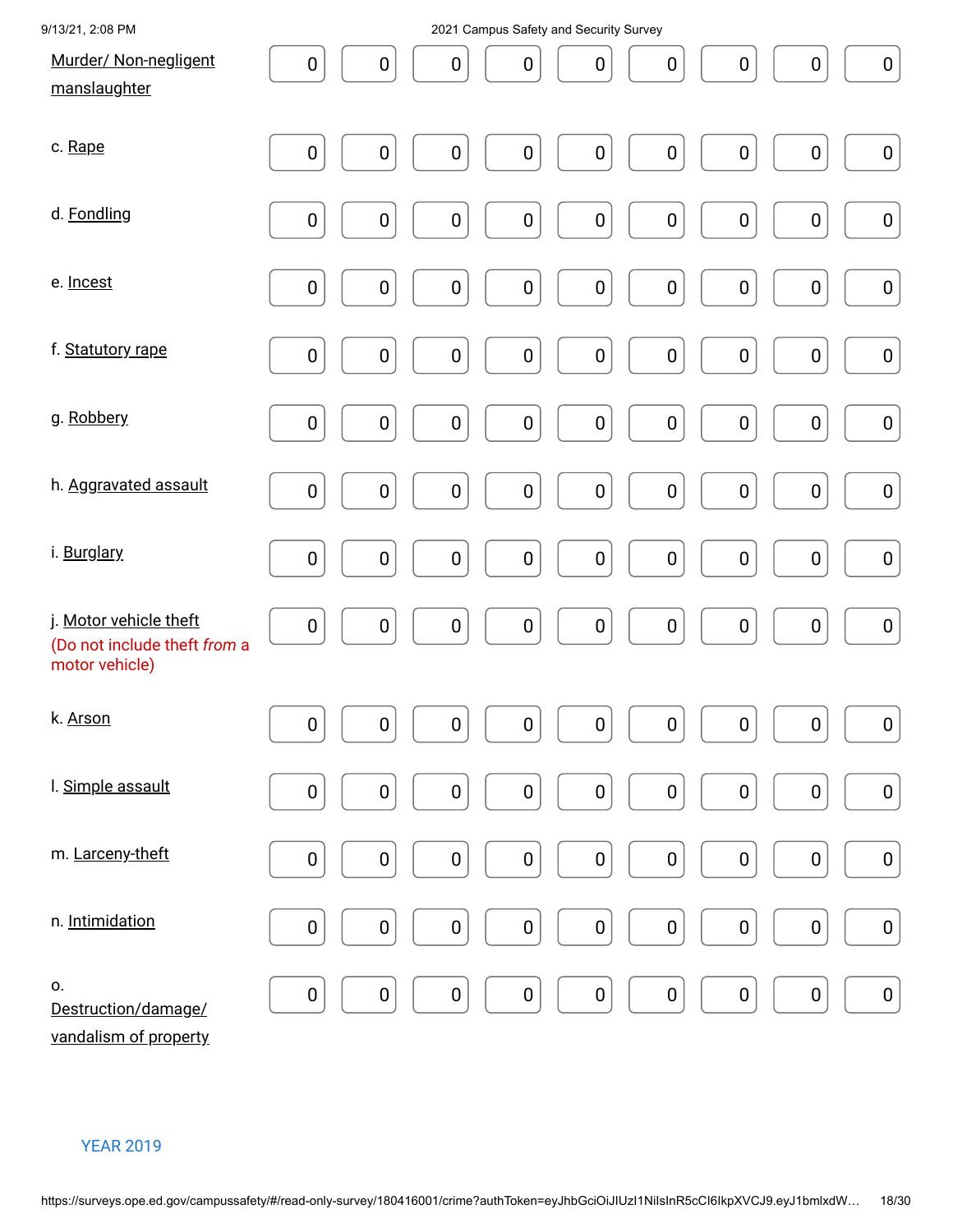| <b>Criminal offense</b>                                                  | Occurrences of Hate crimes (Category of Bias for crimes)<br><b>Total</b> |                  |                        |                                      |                  |                                             |                  |
|--------------------------------------------------------------------------|--------------------------------------------------------------------------|------------------|------------------------|--------------------------------------|------------------|---------------------------------------------|------------------|
|                                                                          |                                                                          | Race             | <b>Religion Sexual</b> | Gender<br>orientation                | <b>Identity</b>  | <b>Gender</b> Disability Ethnicity National | <b>Origin</b>    |
| a.<br>Murder/ Non-negligent<br>manslaughter                              | $\boldsymbol{0}$                                                         | $\boldsymbol{0}$ | $\boldsymbol{0}$       | $\boldsymbol{0}$<br>$\boldsymbol{0}$ | $\boldsymbol{0}$ | $\boldsymbol{0}$<br>$\boldsymbol{0}$        | $\pmb{0}$        |
| c. Rape                                                                  | $\pmb{0}$                                                                | $\pmb{0}$        | $\pmb{0}$              | $\pmb{0}$<br>$\pmb{0}$               | $\pmb{0}$        | $\pmb{0}$<br>$\pmb{0}$                      | $\boldsymbol{0}$ |
| d. Fondling                                                              | $\pmb{0}$                                                                | $\pmb{0}$        | $\pmb{0}$              | $\pmb{0}$<br>0                       | $\pmb{0}$        | $\pmb{0}$<br>0                              | $\boldsymbol{0}$ |
| e. Incest                                                                | $\mathbf 0$                                                              | $\mathbf 0$      | $\pmb{0}$              | $\mathbf 0$<br>$\pmb{0}$             | $\pmb{0}$        | $\mathbf 0$<br>$\boldsymbol{0}$             | $\pmb{0}$        |
| f. Statutory rape                                                        | $\pmb{0}$                                                                | $\pmb{0}$        | $\pmb{0}$              | $\pmb{0}$<br>$\pmb{0}$               | $\pmb{0}$        | $\boldsymbol{0}$<br>$\pmb{0}$               | $\pmb{0}$        |
| g. Robbery                                                               | $\pmb{0}$                                                                | $\pmb{0}$        | $\pmb{0}$              | $\pmb{0}$<br>$\pmb{0}$               | $\pmb{0}$        | $\pmb{0}$<br>$\boldsymbol{0}$               | $\boldsymbol{0}$ |
| h. Aggravated assault                                                    | $\pmb{0}$                                                                | $\pmb{0}$        | $\pmb{0}$              | $\pmb{0}$<br>$\pmb{0}$               | $\pmb{0}$        | $\pmb{0}$<br>$\pmb{0}$                      | $\pmb{0}$        |
| i. Burglary                                                              | $\pmb{0}$                                                                | $\pmb{0}$        | $\pmb{0}$              | $\pmb{0}$<br>$\pmb{0}$               | $\pmb{0}$        | $\pmb{0}$<br>$\boldsymbol{0}$               | $\pmb{0}$        |
| j. Motor vehicle theft<br>(Do not include theft from a<br>motor vehicle) | $\pmb{0}$                                                                | $\pmb{0}$        | $\pmb{0}$              | $\pmb{0}$<br>$\pmb{0}$               | $\pmb{0}$        | $\pmb{0}$<br>$\pmb{0}$                      | $\boldsymbol{0}$ |
| k. Arson                                                                 | $\pmb{0}$                                                                | $\pmb{0}$        | $\pmb{0}$              | $\pmb{0}$<br>$\pmb{0}$               | $\pmb{0}$        | $\pmb{0}$<br>$\pmb{0}$                      | $\pmb{0}$        |
| I. Simple assault                                                        | $\pmb{0}$                                                                | $\pmb{0}$        | $\pmb{0}$              | $\pmb{0}$<br>$\pmb{0}$               | $\pmb{0}$        | $\mathbf 0$<br>$\boldsymbol{0}$             | $\boldsymbol{0}$ |
| m. Larceny-theft                                                         | $\pmb{0}$                                                                | $\pmb{0}$        | $\pmb{0}$              | $\pmb{0}$<br>$\pmb{0}$               | $\pmb{0}$        | $\pmb{0}$<br>$\boldsymbol{0}$               | $\boldsymbol{0}$ |
| n. Intimidation                                                          | $\pmb{0}$                                                                | $\pmb{0}$        | $\pmb{0}$              | $\pmb{0}$<br>$\pmb{0}$               | $\pmb{0}$        | $\pmb{0}$<br>$\pmb{0}$                      | $\pmb{0}$        |
| 0.                                                                       | $\pmb{0}$                                                                | $\pmb{0}$        | $\pmb{0}$              | $\pmb{0}$<br>$\pmb{0}$               | $\pmb{0}$        | $\pmb{0}$<br>$\pmb{0}$                      | $\boldsymbol{0}$ |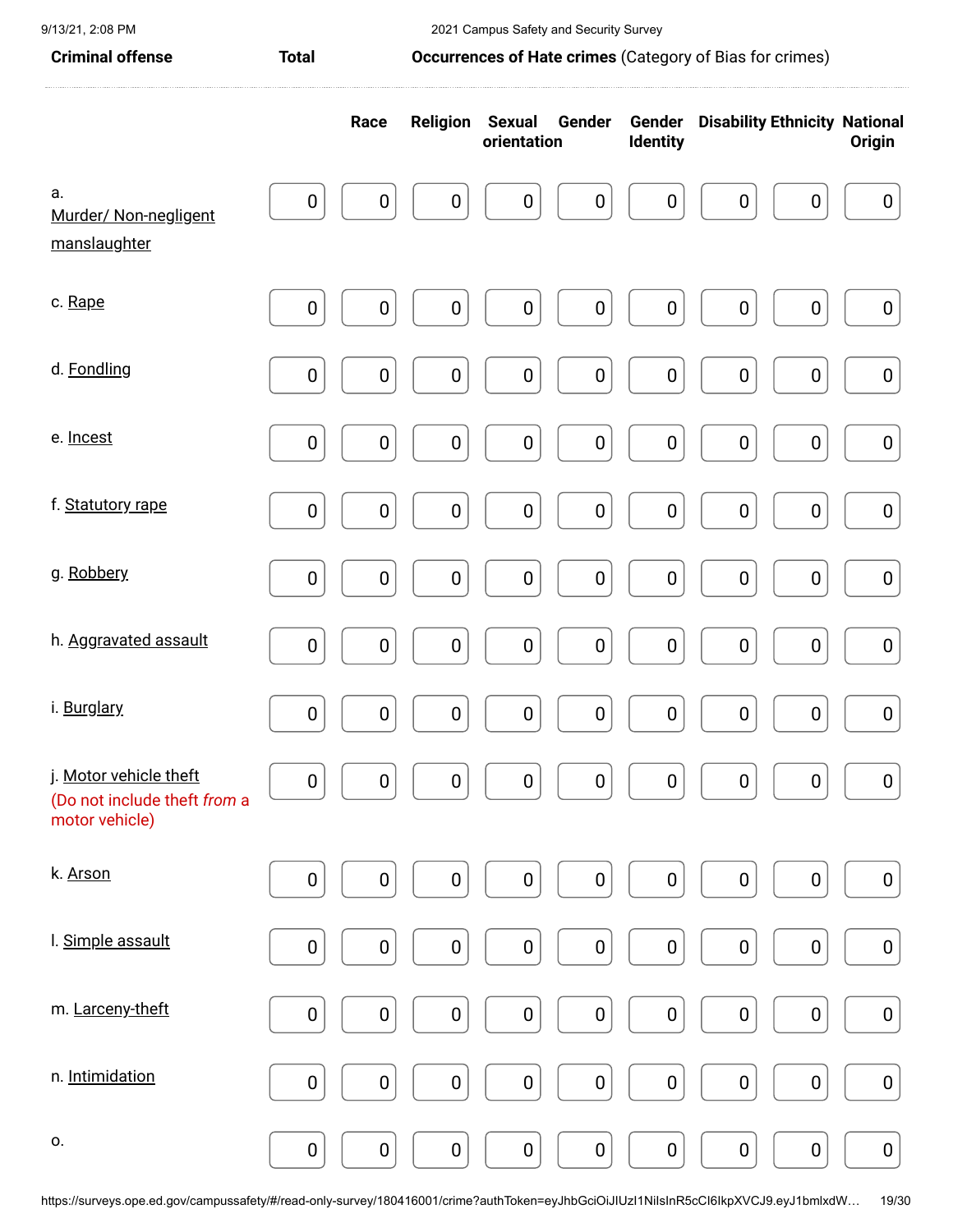# Destruction/damage/

### vandalism of property

| <b>Criminal offense</b>                     | <b>Total</b> |           | <b>Occurrences of Hate crimes (Category of Bias for crimes)</b> |                       |                  |                           |                                      |           |                  |  |
|---------------------------------------------|--------------|-----------|-----------------------------------------------------------------|-----------------------|------------------|---------------------------|--------------------------------------|-----------|------------------|--|
|                                             |              | Race      | <b>Religion</b>                                                 | Sexual<br>orientation | Gender           | Gender<br><b>Identity</b> | <b>Disability Ethnicity National</b> |           | <b>Origin</b>    |  |
| a.<br>Murder/ Non-negligent<br>manslaughter | $\pmb{0}$    | $\pmb{0}$ | $\boldsymbol{0}$                                                | $\boldsymbol{0}$      | $\boldsymbol{0}$ | $\boldsymbol{0}$          | $\boldsymbol{0}$                     | $\pmb{0}$ | $\boldsymbol{0}$ |  |
| c. Rape                                     | $\pmb{0}$    | 0         | 0                                                               | $\pmb{0}$             | $\pmb{0}$        | $\boldsymbol{0}$          | $\boldsymbol{0}$                     | $\pmb{0}$ | $\boldsymbol{0}$ |  |
| d. Fondling                                 | $\pmb{0}$    | $\pmb{0}$ | $\pmb{0}$                                                       | $\pmb{0}$             | $\pmb{0}$        | $\bf{0}$                  | $\pmb{0}$                            | $\pmb{0}$ | $\pmb{0}$        |  |
| e. Incest                                   | $\pmb{0}$    | $\pmb{0}$ | $\pmb{0}$                                                       | $\pmb{0}$             | $\pmb{0}$        | $\bf{0}$                  | $\pmb{0}$                            | $\pmb{0}$ | $\pmb{0}$        |  |
| f. Statutory rape                           | $\pmb{0}$    | $\pmb{0}$ | $\pmb{0}$                                                       | $\pmb{0}$             | $\pmb{0}$        | $\pmb{0}$                 | $\pmb{0}$                            | $\pmb{0}$ | $\boldsymbol{0}$ |  |
| g. Robbery                                  | $\pmb{0}$    | $\pmb{0}$ | $\pmb{0}$                                                       | $\pmb{0}$             | $\pmb{0}$        | $\bf{0}$                  | $\pmb{0}$                            | $\pmb{0}$ | $\boldsymbol{0}$ |  |
| h. Aggravated assault                       | $\pmb{0}$    | $\pmb{0}$ | $\pmb{0}$                                                       | $\pmb{0}$             | $\pmb{0}$        | $\bf{0}$                  | $\mathbf 0$                          | $\pmb{0}$ | $\boldsymbol{0}$ |  |
| i. Burglary                                 | $\pmb{0}$    | $\pmb{0}$ | $\pmb{0}$                                                       | $\pmb{0}$             | $\mathbf 0$      | $\pmb{0}$                 | $\pmb{0}$                            | $\pmb{0}$ | $\pmb{0}$        |  |
| j. Motor vehicle theft                      | $\pmb{0}$    | $\pmb{0}$ | $\pmb{0}$                                                       | $\pmb{0}$             | $\pmb{0}$        | $\pmb{0}$                 | $\pmb{0}$                            | $\pmb{0}$ | $\pmb{0}$        |  |
| k. Arson                                    | $\pmb{0}$    | $\pmb{0}$ | $\pmb{0}$                                                       | $\pmb{0}$             | $\pmb{0}$        | $\pmb{0}$                 | $\pmb{0}$                            | $\pmb{0}$ | $\pmb{0}$        |  |
| I. Simple assault                           | $\pmb{0}$    | $\pmb{0}$ | $\pmb{0}$                                                       | $\pmb{0}$             | $\pmb{0}$        | $\pmb{0}$                 | $\pmb{0}$                            | $\pmb{0}$ | $\pmb{0}$        |  |
| m. Larceny-theft                            | $\pmb{0}$    | $\pmb{0}$ | $\pmb{0}$                                                       | $\pmb{0}$             | $\pmb{0}$        | $\pmb{0}$                 | $\pmb{0}$                            | $\pmb{0}$ | $\pmb{0}$        |  |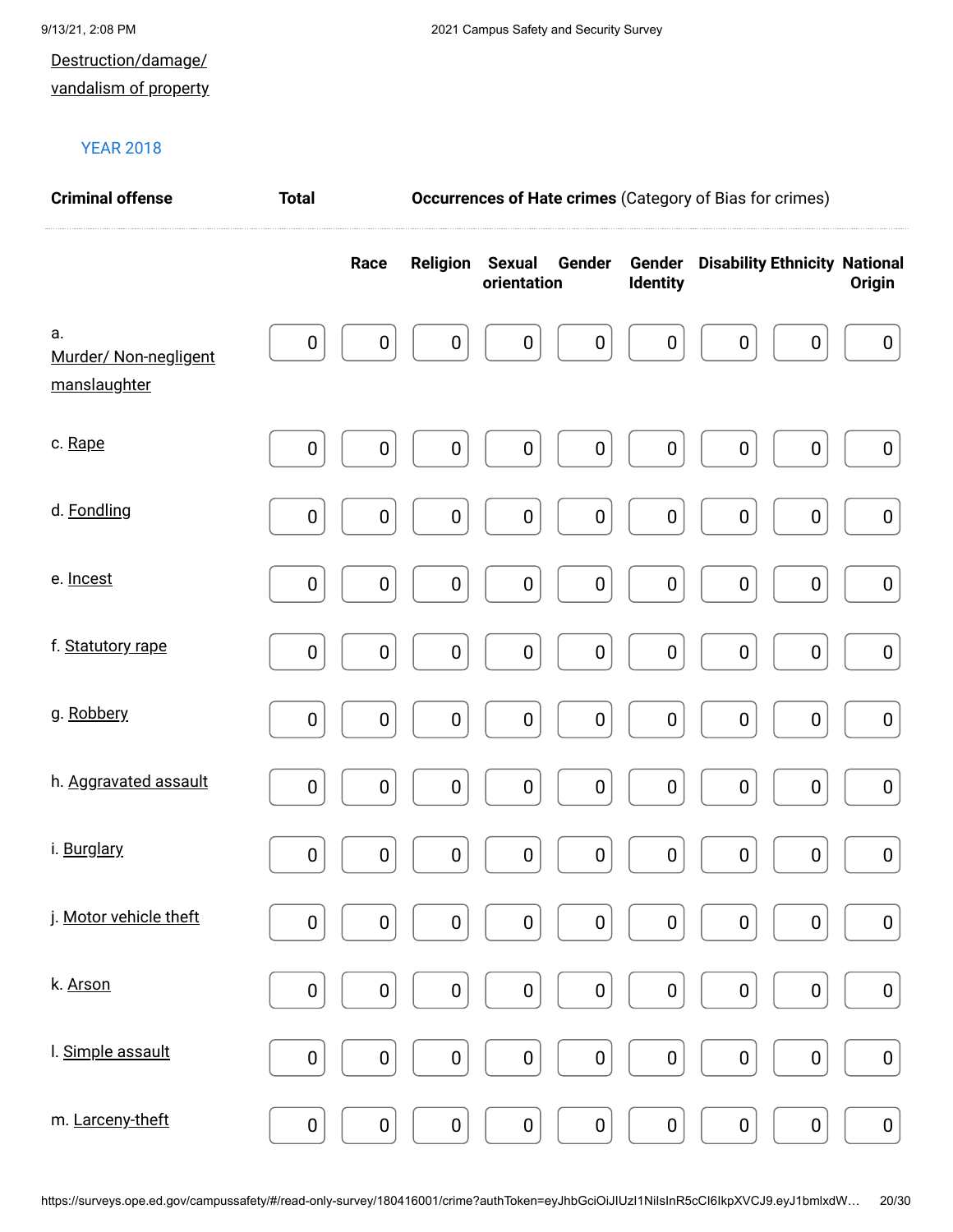

#### **Caveat:**

If you have changed prior years' data, you must add a caveat explaining the change. Use the following format: "For (YEAR), Line (X) was changed from (A) to (B) because (REASON)."



# VAWA Offenses - On Campus

For each of the following crimes, enter the number reported to have occurred On Campus.

| Crime                | <b>Total occurences On Campus</b> |      |      |
|----------------------|-----------------------------------|------|------|
|                      | 2018                              | 2019 | 2020 |
| a. Domestic violence |                                   |      |      |
| b. Dating violence   |                                   |      | ◠    |
| c. Stalking          |                                   |      |      |

#### **Caveat:**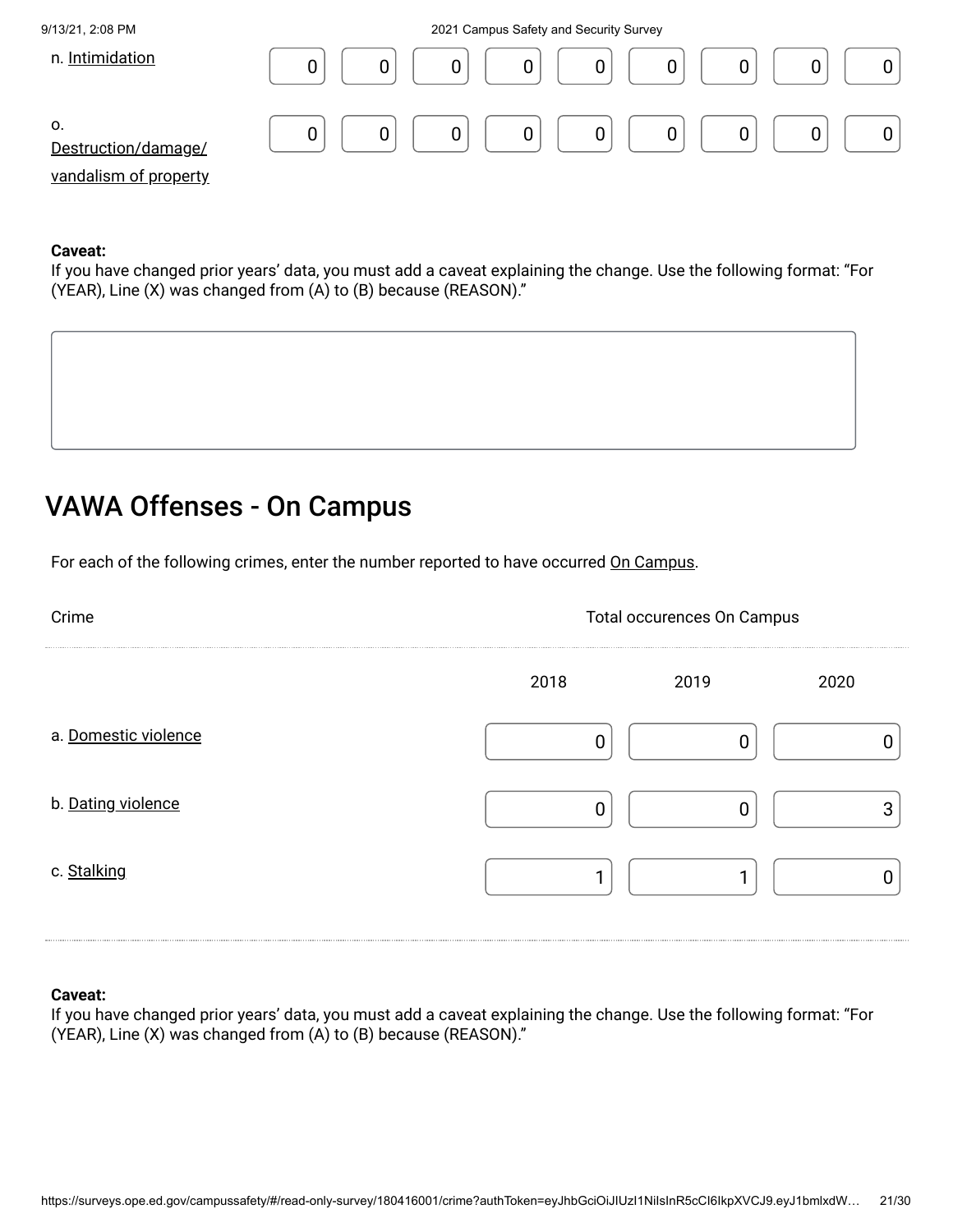# VAWA Offenses - On-campus Student Housing Facilities

For each of the following crimes, enter the number reported to have occurred in On-campus Student Housing Facilities.

| Crime                | Total occurences in On-campus Student Housing<br>Facilities |      |      |
|----------------------|-------------------------------------------------------------|------|------|
|                      | 2018                                                        | 2019 | 2020 |
| a. Domestic violence |                                                             |      |      |
| b. Dating violence   | ∩                                                           |      | ◠    |
| c. Stalking          |                                                             |      |      |

#### **Caveat:**

If you have changed prior years' data, you must add a caveat explaining the change. Use the following format: "For (YEAR), Line (X) was changed from (A) to (B) because (REASON)."



# VAWA Offenses - Noncampus

For each of the following crimes, enter the number reported to have occurred in or on <u>Noncampus</u> buildings or property.

Crime Total occurrences in or on Noncampus buildings or property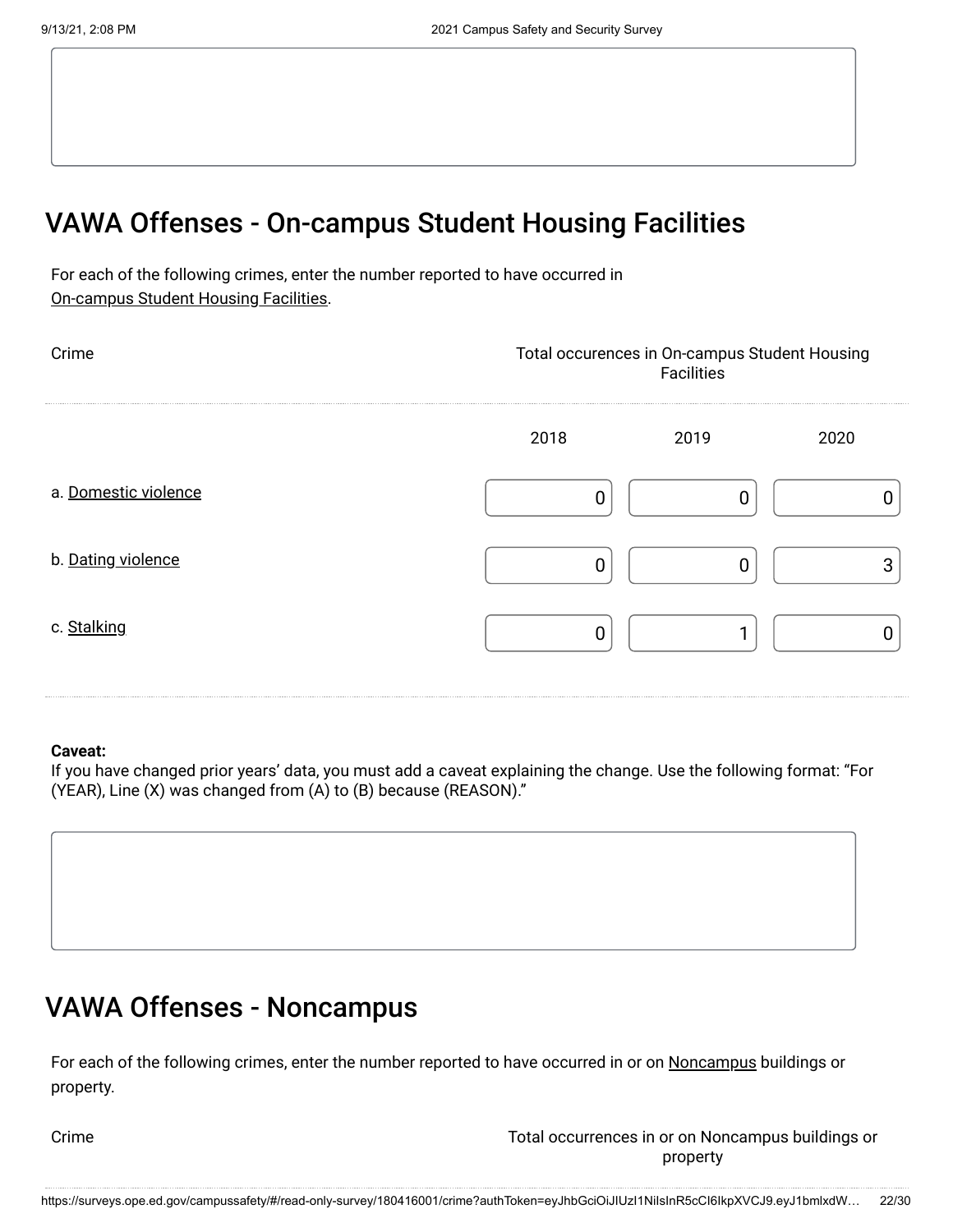|                      | 2018 | 2019 | 2020 |
|----------------------|------|------|------|
| a. Domestic violence |      |      |      |
| b. Dating violence   |      |      | 0    |
| c. Stalking          |      |      |      |

#### **Caveat:**

If you have changed prior years' data, you must add a caveat explaining the change. Use the following format: "For (YEAR), Line (X) was changed from (A) to (B) because (REASON)."

# VAWA Offenses - Public Property

For each of the following crimes, enter the number reported to have occurred on Public Property.

| Crime                | <b>Total occurences on Public Property</b> |      |      |
|----------------------|--------------------------------------------|------|------|
|                      | 2018                                       | 2019 | 2020 |
| a. Domestic violence | 0                                          |      |      |
| b. Dating violence   | C                                          |      |      |
| c. Stalking          |                                            | Ω    |      |
|                      |                                            |      |      |

#### **Caveat:**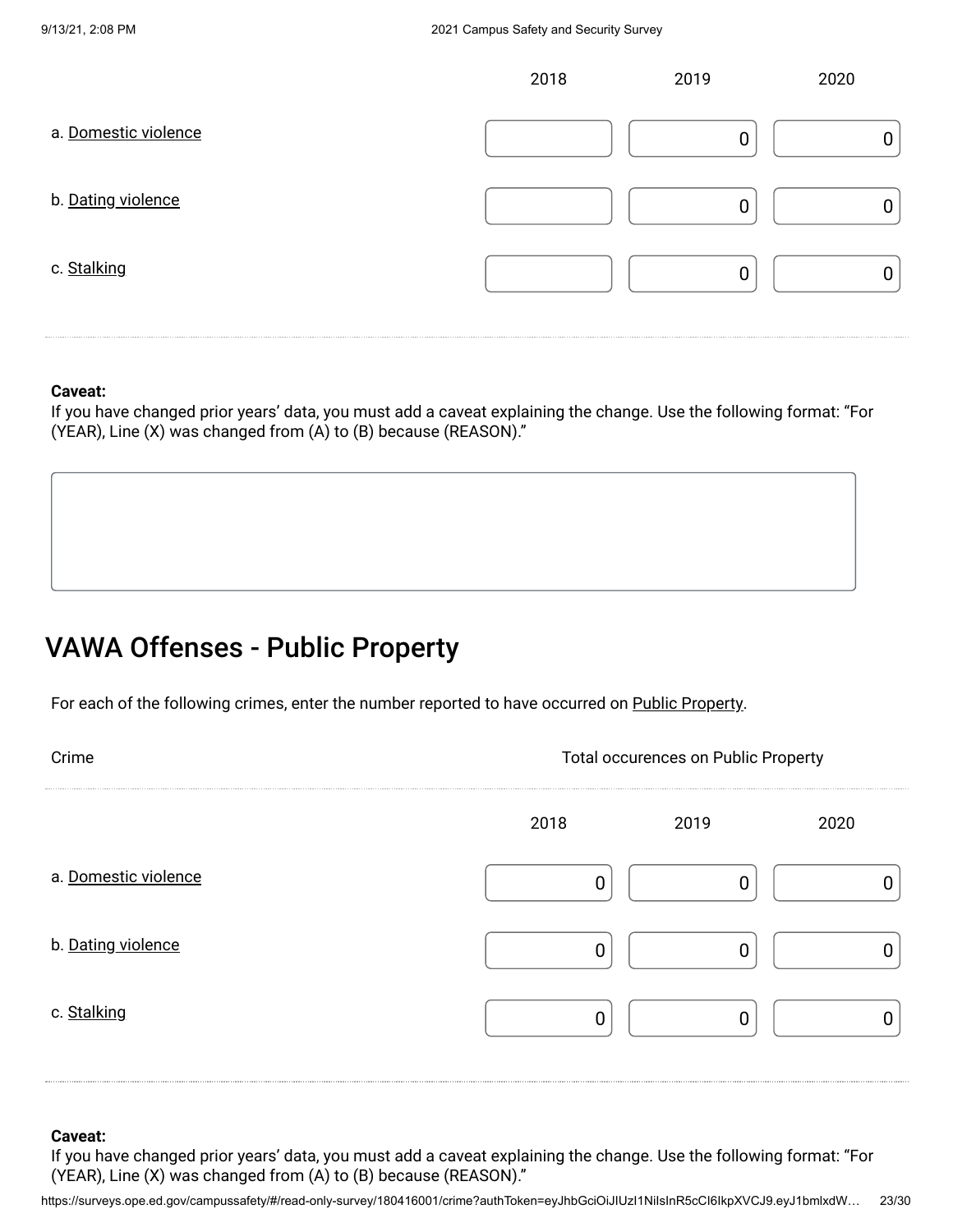### Arrests - On campus

Enter the number of Arrests for each of the following crimes that occurred On Campus.

| Crime                                  | <b>Number of Arrests</b> |              |  |
|----------------------------------------|--------------------------|--------------|--|
|                                        | 2018                     | 2019<br>2020 |  |
| a. Weapons: carrying, possessing, etc. |                          |              |  |
| b. Drug abuse violations               |                          |              |  |
| c. Liquor law violations               |                          |              |  |

**Please Note:** Do NOT include drunkenness or driving under the influence in liquor law violations.

#### **Caveat:**

If you have changed prior years' data, you must add a caveat explaining the change. Use the following format: "For (YEAR), Line (X) was changed from (A) to (B) because (REASON)."

### Arrests - On-campus Student Housing Facilities

Of those <u>Arrests</u> for crimes that occurred <u>On Campus</u>, enter the number of crimes that occurred in <u>On-campus Student Housing Facilities</u> for each of the following categories.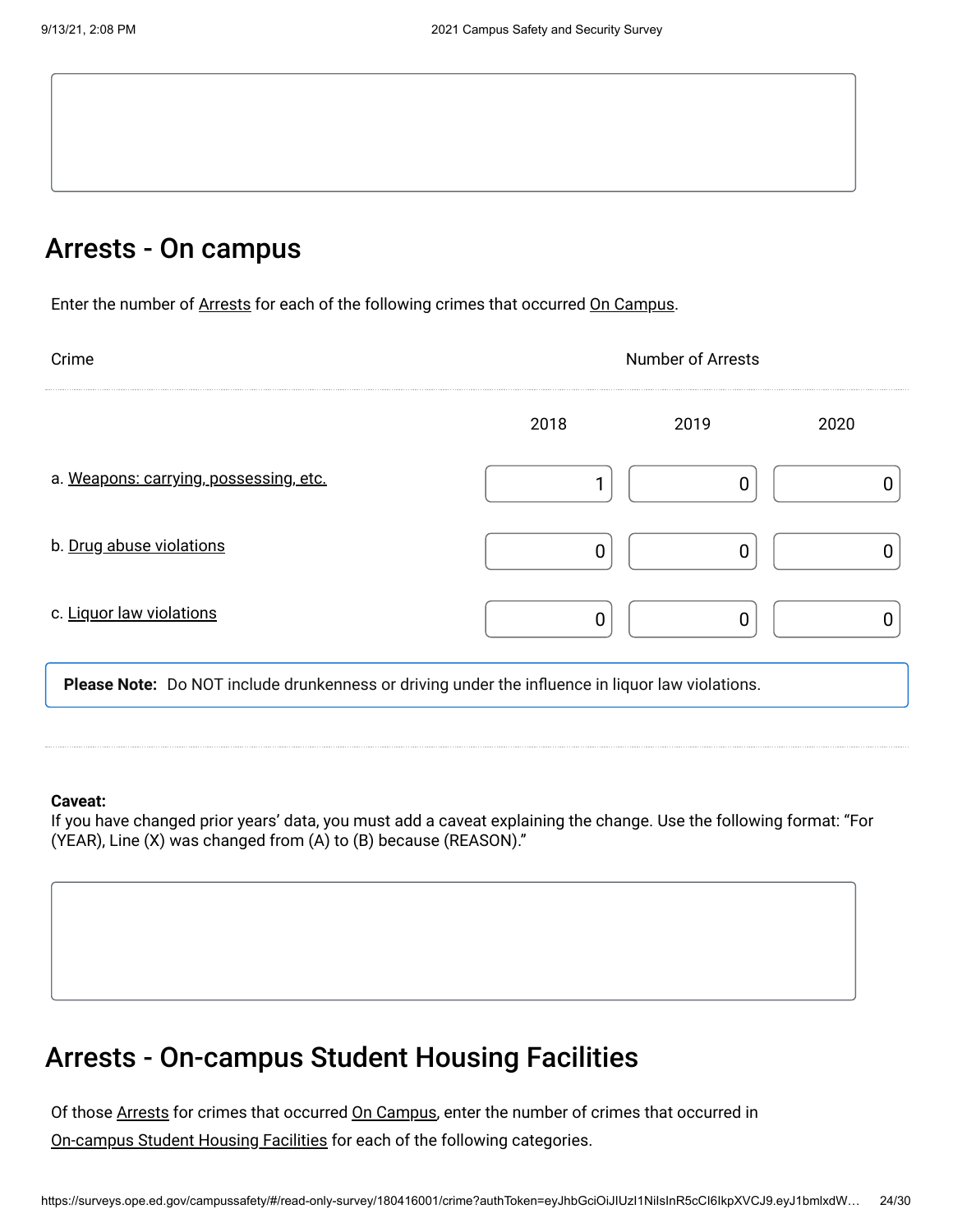| Crime                                                                                            | <b>Number of Arrests</b> |      |      |
|--------------------------------------------------------------------------------------------------|--------------------------|------|------|
|                                                                                                  | 2018                     | 2019 | 2020 |
| a. Weapons: carrying, possessing, etc.                                                           |                          |      |      |
| b. Drug abuse violations                                                                         |                          |      |      |
| c. Liquor law violations                                                                         |                          |      |      |
| Please Note: Do NOT include drunkenness or driving under the influence in liquor law violations. |                          |      |      |

#### **Caveat:**

If you have changed prior years' data, you must add a caveat explaining the change. Use the following format: "For (YEAR), Line (X) was changed from (A) to (B) because (REASON)."

### Arrests - Noncampus

Enter the number of Arrests for each of the following crimes that occurred in or on Noncampus buildings or property.

| Crime                                  | <b>Number of Arrests</b> |      |      |
|----------------------------------------|--------------------------|------|------|
|                                        | 2018                     | 2019 | 2020 |
| a. Weapons: carrying, possessing, etc. |                          |      |      |
| b. Drug abuse violations               |                          |      |      |
| c. Liquor law violations               |                          |      |      |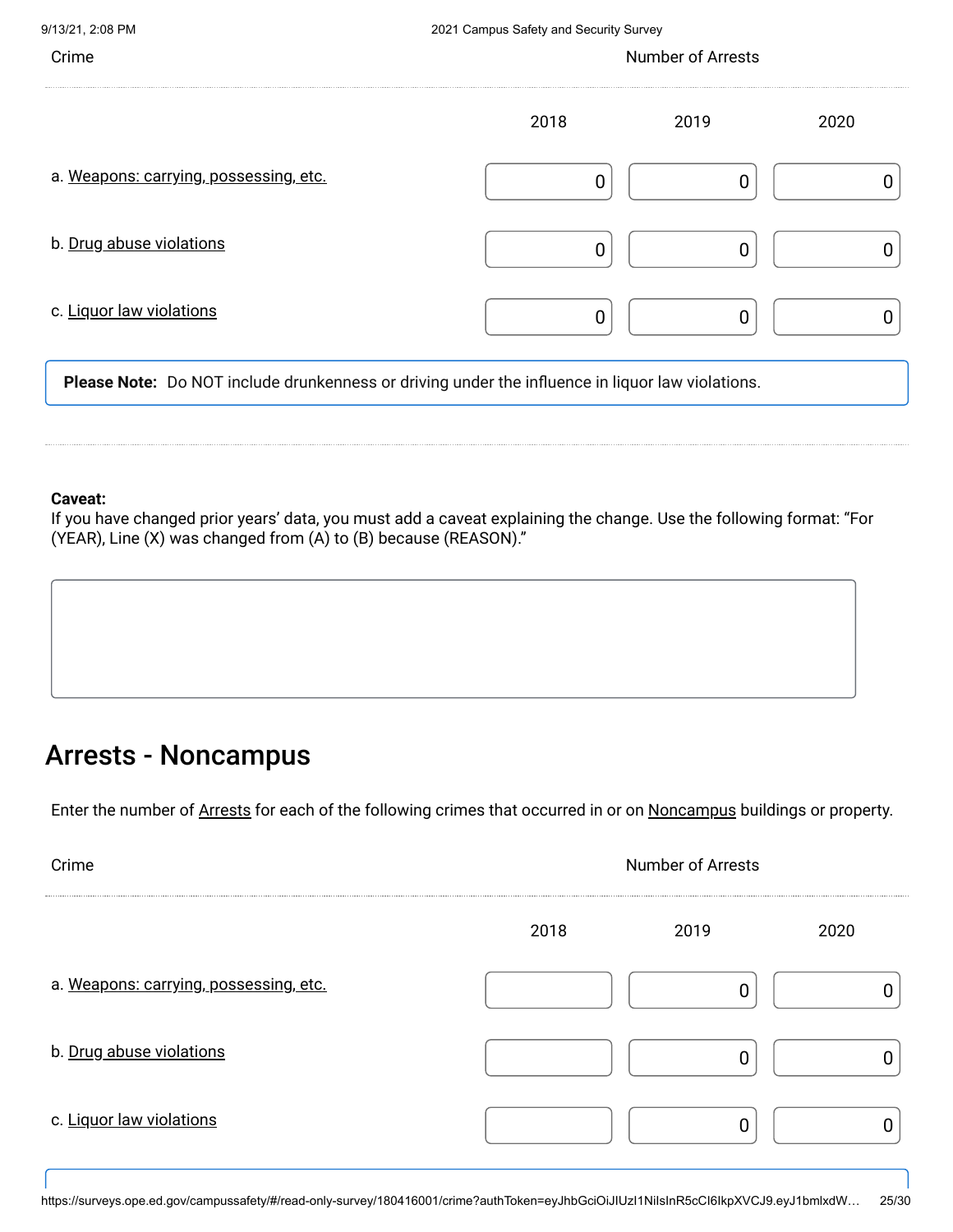**Please Note:** Do NOT include drunkenness or driving under the influence in liquor law violations.

#### **Caveat:**

If you have changed prior years' data, you must add a caveat explaining the change. Use the following format: "For (YEAR), Line (X) was changed from (A) to (B) because (REASON)."

### Arrests - Public Property

Enter the number of Arrests for each of the following crimes that occurred on Public Property.

| Crime                                                                                            | <b>Number of Arrests</b> |      |      |
|--------------------------------------------------------------------------------------------------|--------------------------|------|------|
|                                                                                                  | 2018                     | 2019 | 2020 |
| a. Weapons: carrying, possessing, etc.                                                           | 0                        |      |      |
| b. Drug abuse violations                                                                         | 0                        |      |      |
| c. Liquor law violations                                                                         |                          |      |      |
| Please Note: Do NOT include drunkenness or driving under the influence in liquor law violations. |                          |      |      |

#### **Caveat:**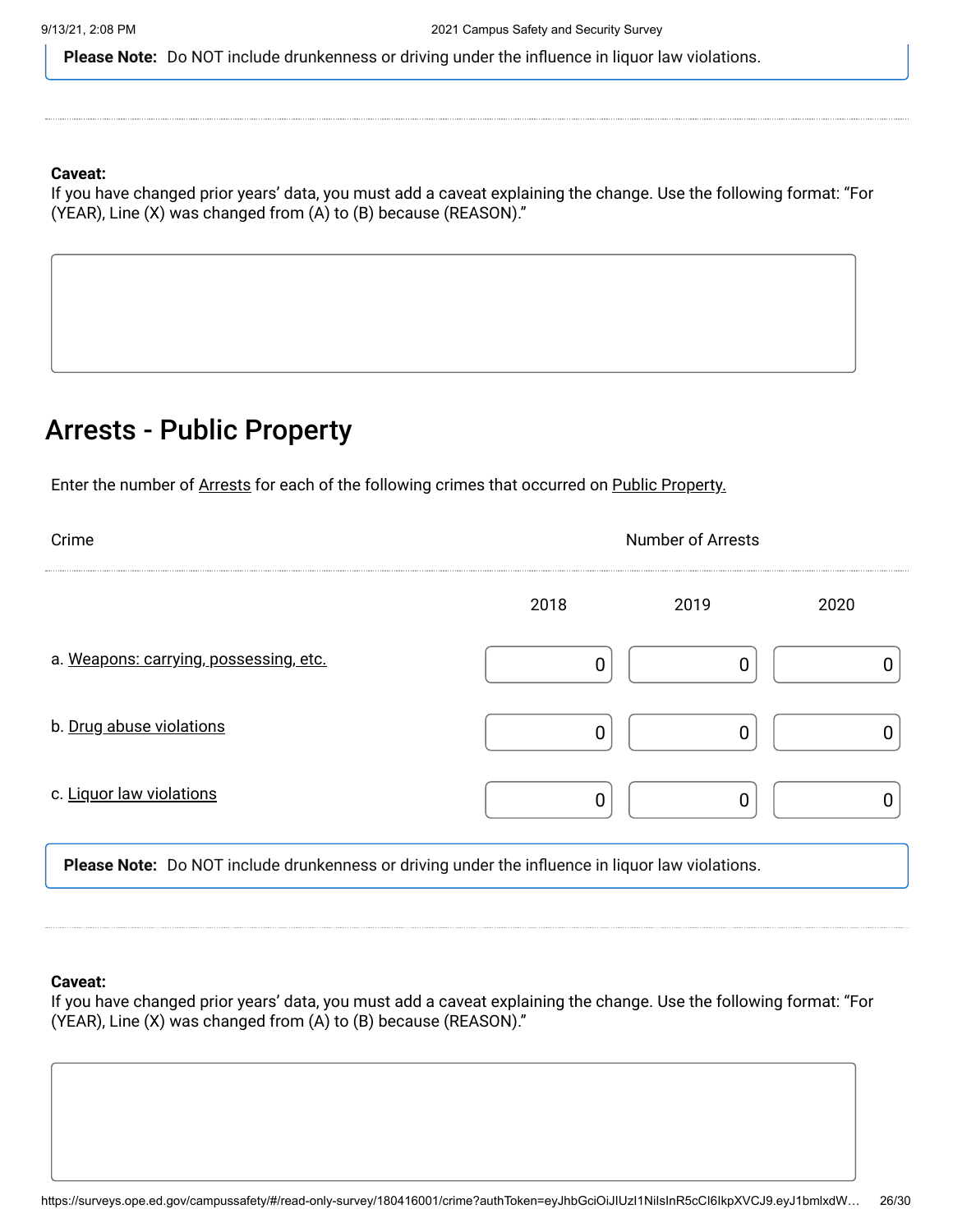# Disciplinary Actions - On Campus

Enter the number of persons <u>referred for disciplinary action</u> for crimes that occurred <u>On Campus</u> for each of the following categories.

Do not include disciplinary actions that were strictly for school policy violations.

If the disciplinary action is the result of an arrest, please do not count it here; count the violation as 1 arrest.

| Crime                                  | Number of persons referred for<br><b>Disciplinary Action</b> |      |      |
|----------------------------------------|--------------------------------------------------------------|------|------|
|                                        | 2018                                                         | 2019 | 2020 |
| a. Weapons: carrying, possessing, etc. |                                                              |      |      |
| b. Drug abuse violations               | 3                                                            |      |      |
| c. Liquor law violations               | 23                                                           | 57   | M    |

**Please Note:** Do NOT include drunkenness or driving under the influence in liquor law violations.

#### **Caveat:**

If you have changed prior years' data, you must add a caveat explaining the change. Use the following format: "For (YEAR), Line (X) was changed from (A) to (B) because (REASON)."



Enter the number of persons <u>referred for disciplinary action</u> for crimes that occurred in

<u>On-campus Student Housing Facilities</u> for each of the following categories.

Do not include disciplinary actions that were strictly for school policy violations. If the disciplinary action is the result of an arrest, please do not count it here; count the violation as 1 arrest.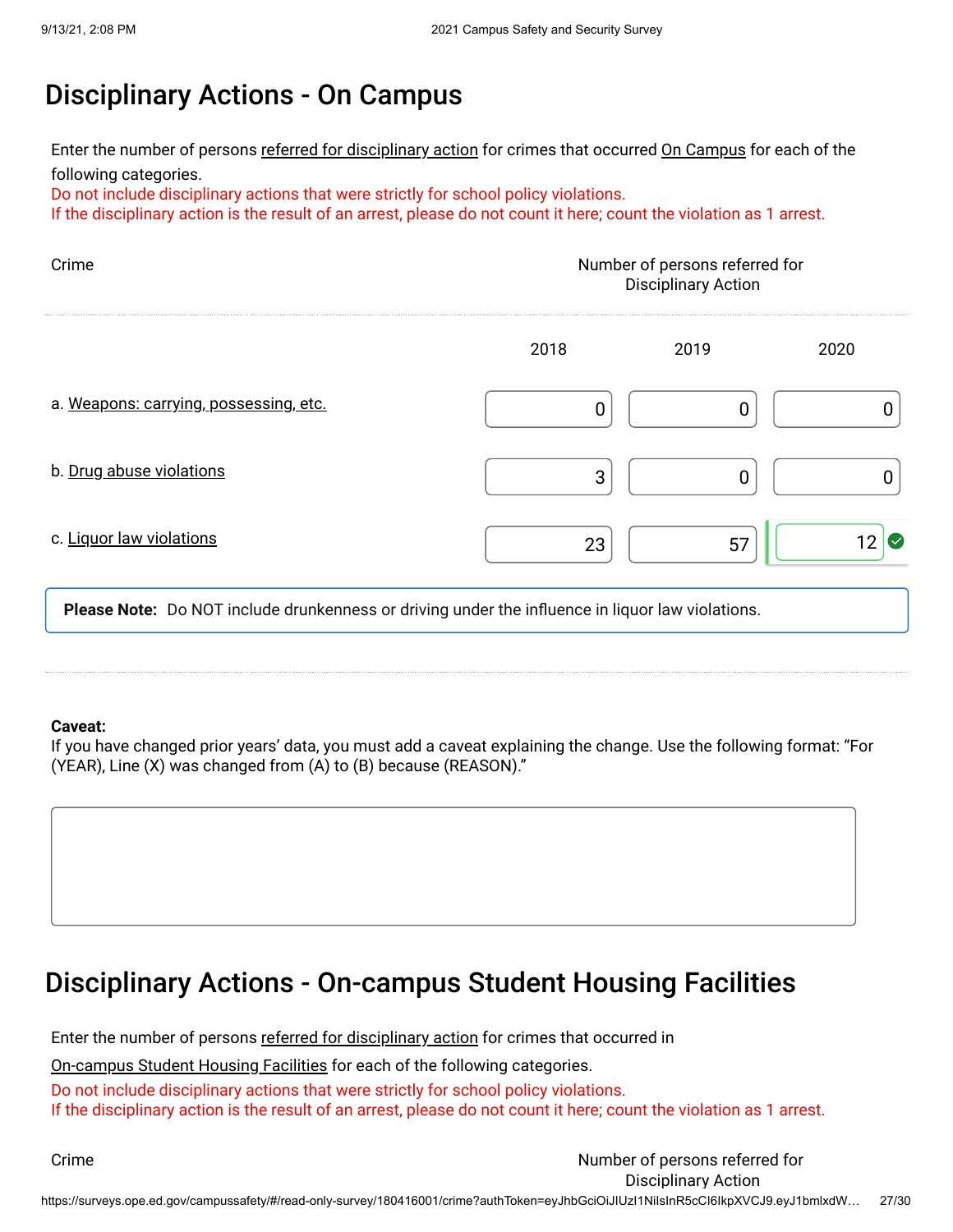$\frac{1}{2}$ 

|                                        | 2018 | 2019 | 2020                            |
|----------------------------------------|------|------|---------------------------------|
| a. Weapons: carrying, possessing, etc. | 0    | 0    |                                 |
| b. Drug abuse violations               | 3    | 0    |                                 |
| c. Liquor law violations               | 23   | 49   | 12<br>$\boldsymbol{\mathsf{I}}$ |

**Please Note:** Do NOT include drunkenness or driving under the influence in liquor law violations.

#### **Caveat:**

If you have changed prior years' data, you must add a caveat explaining the change. Use the following format: "For (YEAR), Line (X) was changed from (A) to (B) because (REASON)."

# Disciplinary Actions - Noncampus

Enter the number of persons <u>referred for disciplinary action</u> for crimes that occurred in or on <u>Noncampus</u> buildings or property for each of the following categories.

Do not include disciplinary actions that were strictly for school policy violations.

If the disciplinary action is the result of an arrest, please do not count it here; count the violation as 1 arrest.

| Crime                                  | Number of persons referred for<br><b>Disciplinary Action</b> |      |      |
|----------------------------------------|--------------------------------------------------------------|------|------|
|                                        | 2018                                                         | 2019 | 2020 |
| a. Weapons: carrying, possessing, etc. |                                                              |      |      |
| b. Drug abuse violations               |                                                              |      |      |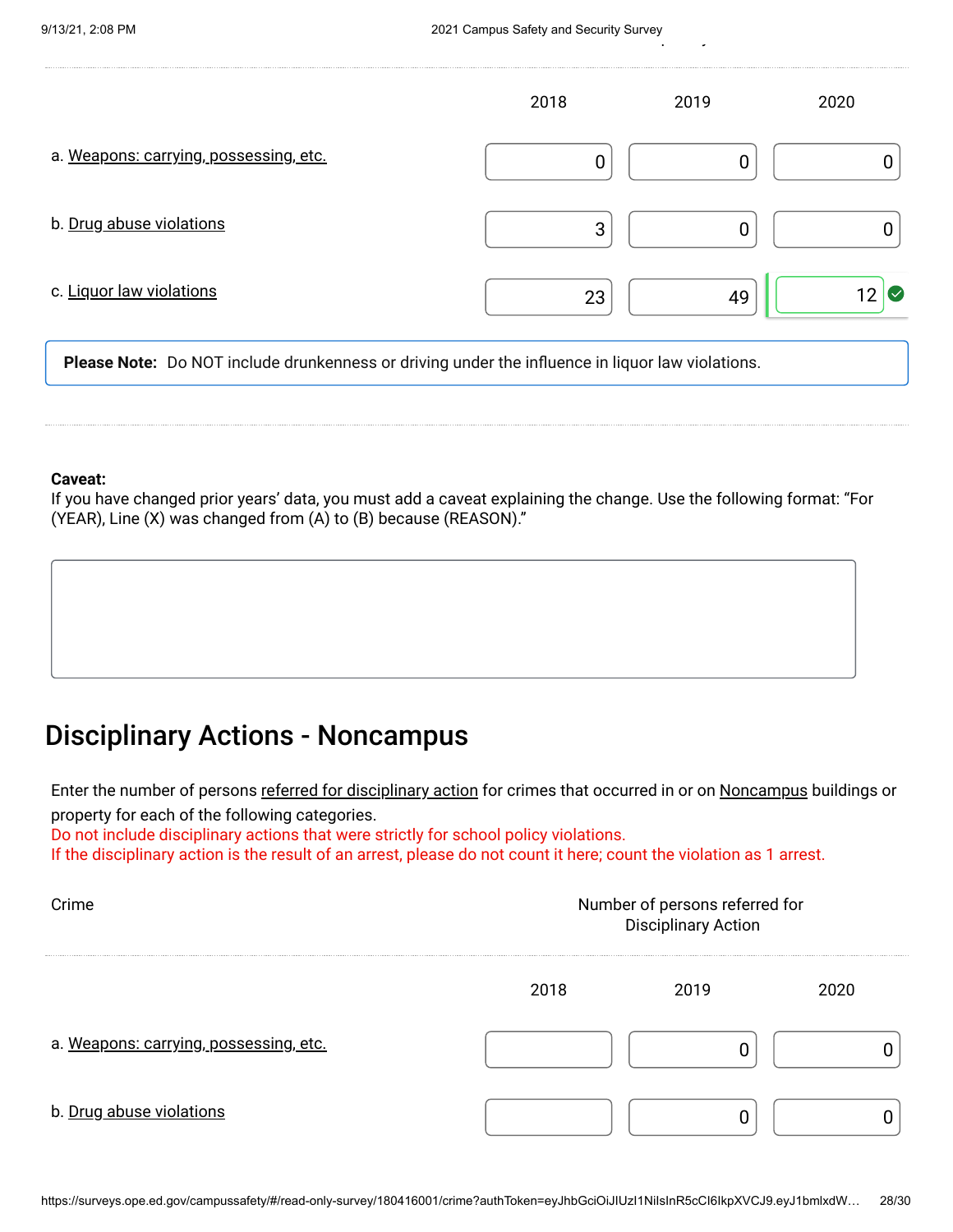

### **Caveat:**

If you have changed prior years' data, you must add a caveat explaining the change. Use the following format: "For (YEAR), Line (X) was changed from (A) to (B) because (REASON)."

### Disciplinary Actions - Public Property

Enter the number of persons <u>referred for disciplinary action</u> for crimes that occurred on <u>Public Property</u> for each of the following categories.

Do not include disciplinary actions that were strictly for school policy violations.

If the disciplinary action is the result of an arrest, please do not count it here; count the violation as 1 arrest.

| Crime                                  | Number of persons referred for<br><b>Disciplinary Action</b> |      |      |
|----------------------------------------|--------------------------------------------------------------|------|------|
|                                        | 2018                                                         | 2019 | 2020 |
| a. Weapons: carrying, possessing, etc. |                                                              |      |      |
| b. Drug abuse violations               |                                                              |      |      |
| c. Liquor law violations               |                                                              |      |      |
|                                        |                                                              |      |      |

**Please Note:** Do NOT include drunkenness or driving under the influence in liquor law violations.

#### **Caveat:**